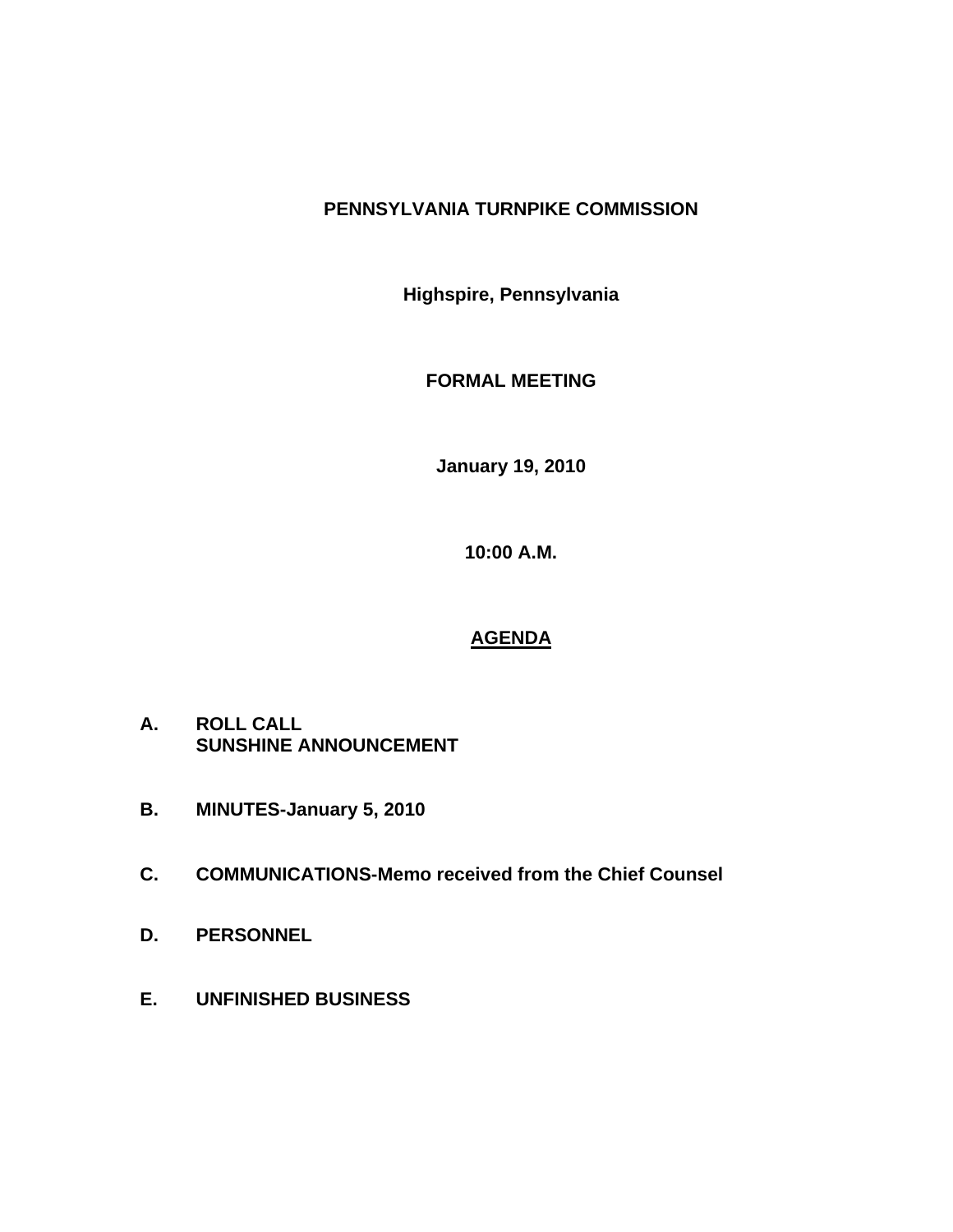## **F. NEW BUSINESS**

- **1. Adopt the Resolution ratifying the reinvestments, liquidations and purchases of securities with available cash, as described in the memo from the Investment Analyst dated January 7, 2010.**
- **2. Approve the negotiation and execution of an amendment to our agreement with Ernst & Young LLP for actuarial valuation services of the Post-Employment Benefits Other than Pensions (OPEB); to exercise our second option to renew the agreement.**
- **3. Approve the Right-of-Way Requests for the items listed in memos "a" through "e":** 
	- **a. Authorize the acquisition of Right-of-Way #17942, a total take parcel, necessary for construction of the Southern Beltway, by issuing a check in the amount of \$221,483.39, payable to Urban Settlement Company, Escrow Agent; representing fair market value, prorated taxes and recording fees; authorize the appropriate Commission officials to execute the agreement of sale, authorize the payment of additional statutory damages as calculated by the Legal Department and approved by the Chief Executive Officer, and payment of the fair market value to the property owners is contingent upon their delivery of a deed prepared by the Legal Department;**
	- **b. Authorize the acquisition of Right-of-Way #17949, a total take parcel, necessary for construction of the Southern Beltway, by issuing a check in the amount of \$245,441.65, payable to Coon and Company, Escrow Agent; representing fair market value, prorated taxes, recording fees and Section 710 damages; authorize the appropriate Commission officials to execute the agreement of sale, authorize the payment of additional statutory damages as calculated by the Legal Department and approved by the Chief Executive Officer, and payment of the fair market value to the property owners is contingent upon their delivery of a deed prepared by the Legal Department;**
	- **c. Authorize the acquisition of Right-of-Way #3138-A, a partial take parcel, necessary for construction of the total reconstruction project from MP 206.00 to MP 210.00, by issuing a check in the amount of \$19,691.00, payable to Coon and Company, Escrow Agent; representing fair market value, prorated taxes and recording fees; authorize the appropriate Commission officials to execute the agreement of sale, authorize the payment of additional statutory damages as calculated by the Legal Department and approved by the Chief Executive Officer, and payment of the fair market value to the**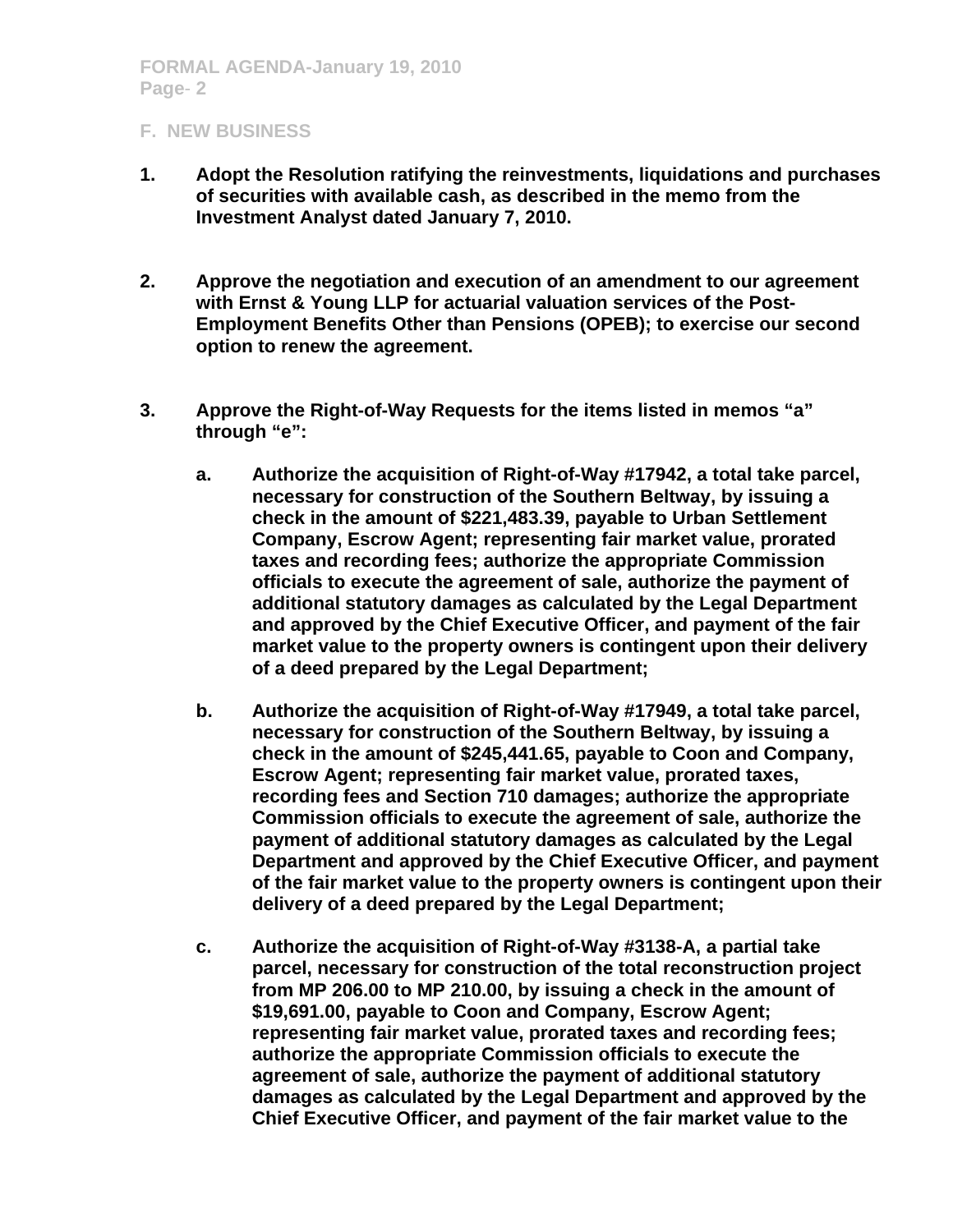#### **F. NEW BUSINESS**

**property owners is contingent upon their delivery of a deed prepared by the Legal Department;** 

- **d. Authorize the acquisition of Right-of-Way #17913, a total take parcel, necessary for construction of the Southern Beltway, by issuing a check in the amount of \$75,104.27, payable to Coon and Company, Escrow Agent; representing fair market value, prorated taxes and recording fees; authorize the appropriate Commission officials to execute the agreement of sale, authorize the payment of additional statutory damages as calculated by the Legal Department and approved by the Chief Executive Officer, and payment of the fair market value to the property owner is contingent upon his delivery of a deed prepared by the Legal Department;**
- **e. Adopt the proposed Property Acquisition Resolution for Right-of-Way #6069-RB-01, a partial take parcel, necessary for Bridge EB-735 replacement project; authorize payment of Estimated Just Compensation in the amount of \$271,000.00 payable to outside counsel as escrow agent; and authorize payment of statutory damages and costs as calculated by the Legal Department and approved by the Chief Executive Officer.**
- **4. Approve advertising for the items listed in memos "a" and "b":** 
	- **a. Two (2) engineering/construction management firms to perform openend construction management and inspection services for the I-80 toll conversion project to implement the I-80 Capital Plan construction projects over the next five (5) years. One agreement will be for the western portion and one agreement will be for the eastern portion;**
	- **b. Four (4) open-end contracts for engineering and design services associated with the I-80 toll conversion and capital plan projects.**
- **5. Approve the Award of Bids and the Issuance of Purchase Orders for the items listed in memos "a" and "b":** 
	- **a. Storage Area Network Upgrade, utilizing the Commonwealth's contract with Razor Technology; at a total award of \$1,058,000.00.**
	- **b. Six (6) responder units, to the lowest responsive and responsible bidder, Apple Automotive Group; at a total award of \$223,129.00.**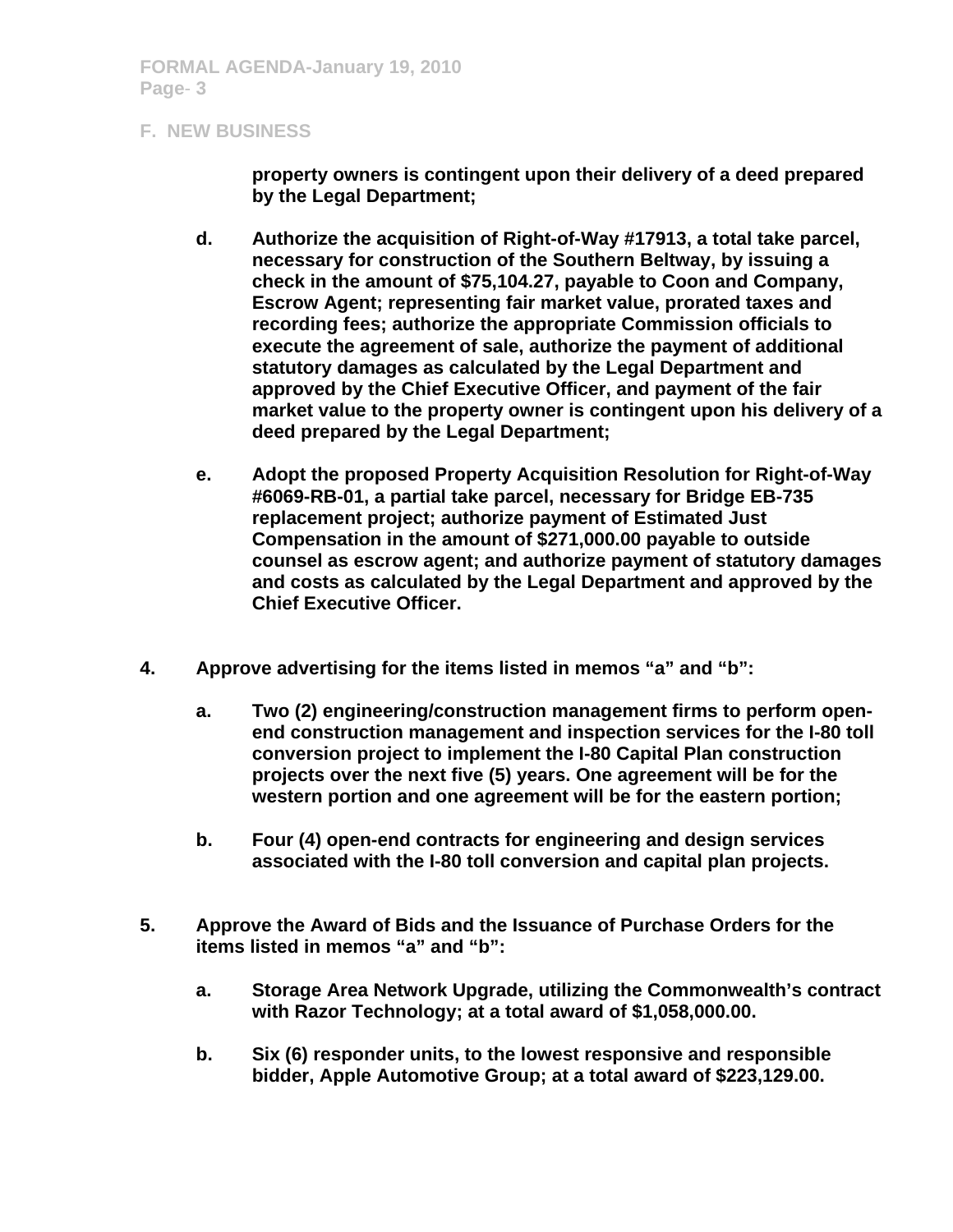## **F. NEW BUSINESS**

- **6. Approve the Award of Contracts for the items listed in memos "a" through "d"** 
	- **a. Contract #EN-00049-03-10, for sound barriers and collision damage repairs from MP 334.16 to MP 351.08, to the lowest responsive and responsible bidder, Bi State Construction Co., Inc., at a total award of \$656,487.00; with a contingency amount of \$30,000.00;**
	- **b. Contract #EN-00088-03-02, for roadway and miscellaneous repairs between MP 75.39 and MP 179.44, to the lowest responsive and responsible bidder, Cottle's Asphalt Maintenance, Inc., at a total award of \$1,500,000.00;**
	- **c. Contract #EN-00088-03-03, for roadway and miscellaneous repairs between MP 241.87 and MP 298.33, to the lowest responsive and responsible bidder, Hempt Bros., Inc., at a total award of \$1,000,000.00;**
	- **d. Contract #EN-00088-03-04, for roadway and miscellaneous repairs between MP A20.00 and MP A130.30, to the lowest responsive and responsible bidder, Road-Con, Inc., at a total award of \$1,500,000.00.**
- **7. Approve payment of the 2010 annual Interagency Group (IAG) assessment in the amount of \$70,000.00 for our participation in the E-ZPass Interagency Group.**
- **8. Approve the write off of \$13,758.21 for Property Damage Claim #DC-1497.**

### **Items added to the Formal Agenda**

### **RECOMMENDATION**

**F-9 Approve the negotiation and execution of four (4) agreements with the same selected consultants negotiated by PennDOT (KTA-Tator, Inc., HRV Conformance Verification Associates, Inc., Pennoni Associates, Inc. and Bureau Veritas, Inc.) for fabricated structural steel inspections systemwide; for a total combined dollar not-to-exceed amount of the four (4) contracts of \$5,000,000.00.** 

### **SUPPLEMENT**

**F-10 Approve the preparation and execution of Supplemental Agreement #3 with L.D. Astorino & Associates, Ltd. for open-end architectural services west, for**